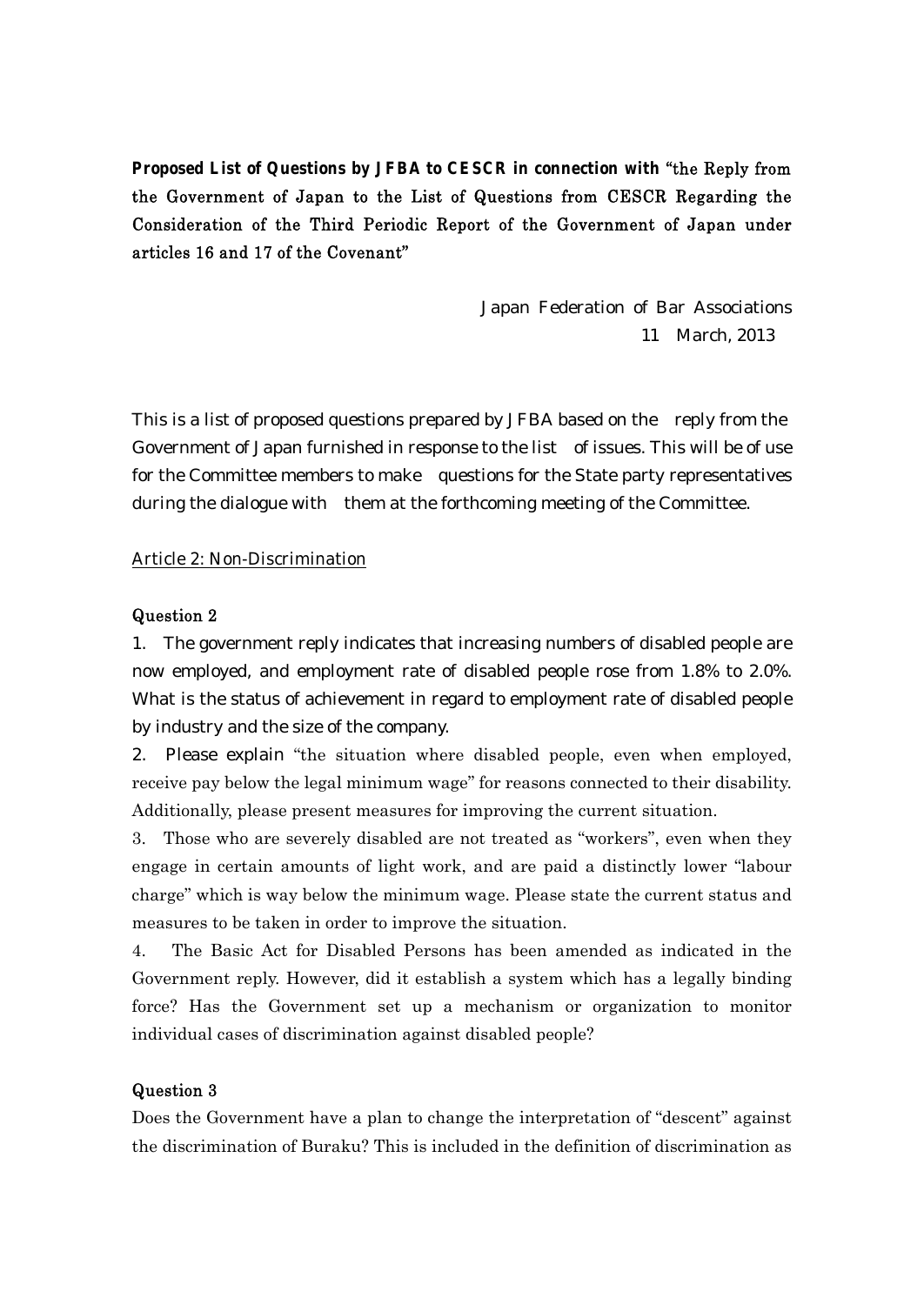described in the Article 1 Clause 1 of International Convention on the Elimination of All Forms of Racial Discrimination following the recommendation from the Committee.

## *Article 3: Equality between Men and Women*

## Overall Suggestions

What is the state of progress with regard to collection and provision of information which is one of the priority policies in the Third Basic Plan for Gender Equality? Please report the state of progress including the issue of violence against women.

## *Article 6 Right to Work*

## Question 8

The number of families receiving public assistance is on the increase and, in particular, more and more families whose head of household is neither elderly nor disabled (Head of household being in the age group where they can work) are receiving public assistance. This encompasses 55,000 families in 2000, and 220,000 families in 2010, thus the numbers has grown considerably in recent years. (Research conducted by the National Institute of Population and Social Security Research). Is it not the case that there is no sufficient measure for unemployment?

## Question 9

Fixed-term employment under five years of contract is not protected in the amended Labour Contract Act. Is there any measure against it? Is there not a danger that companies may slip through regulatory nets by setting a blank period within five years?

# *Article 7 Right to Just and Favourable Conditions of Work*

# Question 11

Are there not cases in which those who retire at the age of 60 may not continue to be employed even when they wish to? How can the livelihood of those over 60 years of age be secured under such circumstance?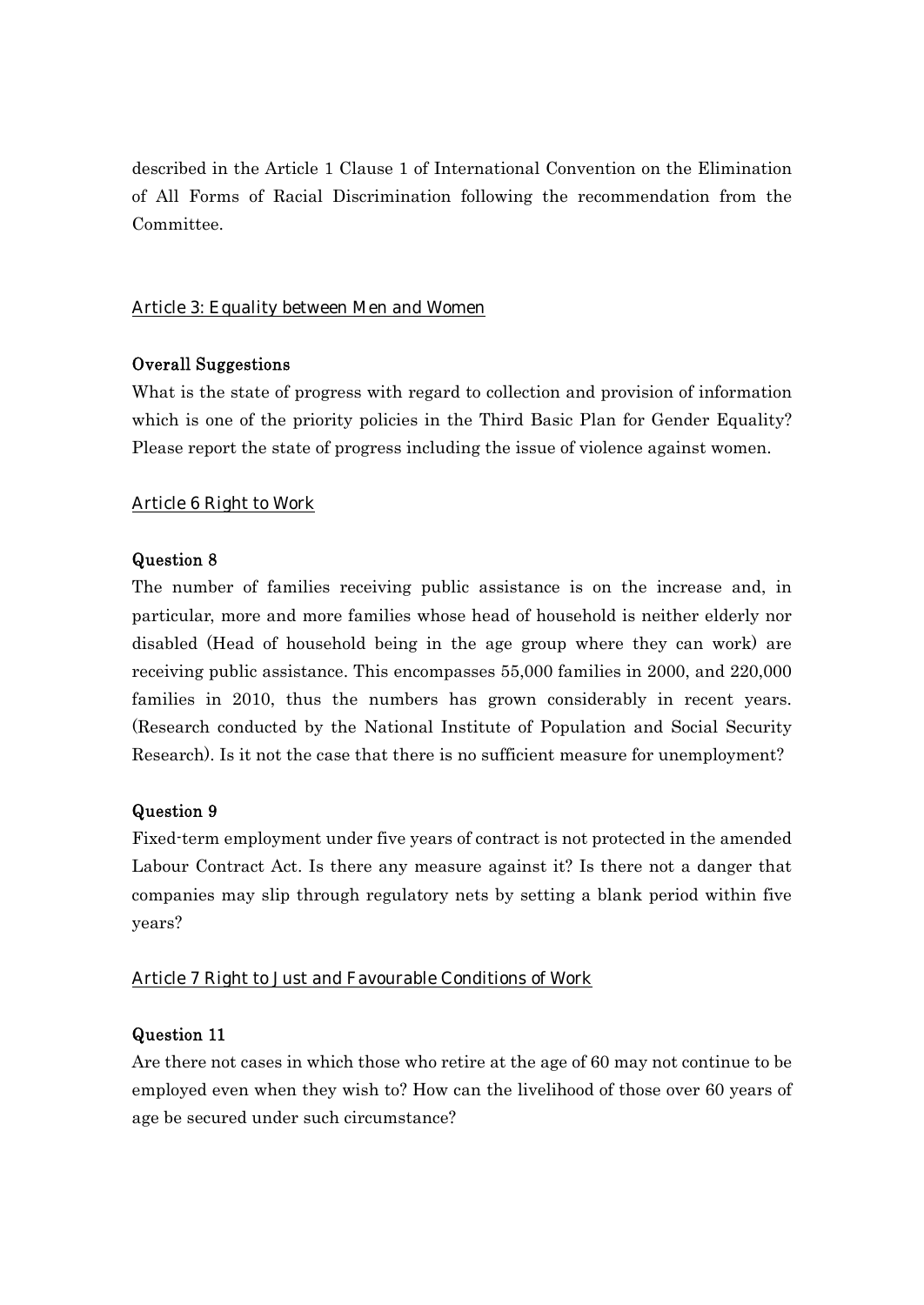## Question 14

With the enactment of the "Partial Amendment of the National Pension Act etc. for Strengthening Financial Base and Supporting Minimum Pension for Public Pension System," in August, 2012, 250,000 part-time workers are to be newly covered under the health plan of their company. However, there are 8,880,000 part-time workers according to the labour force survey conducted by Ministry of Internal Affairs and Communications in 2012. What is the reason that all part-time workers are not covered under such a health plan? What plans does the Government make to expand the coverage?

#### Question 15

The amount of benefit paid for elderly persons' basic pension is lower than the benefit for public assistance. Does the State Party consider that basic pension is sufficient as a social security? It has been claimed that there is a move towards lowering public assistance. Should the State Party increase pension benefit in line with public assistance instead?

#### Question 16

1. Please indicate to what extent Act on the Prevention of Abuse of Elderly Persons and Support for Persons Giving Care to Elderly Persons, which came into effect in 2005, and Act on Social Welfare Service, which came into effect in 2008, have effectively promoted the prevention and the report of the elderly abuse.

2. Please present the measures that the local government take when they receive reports of elderly abuse, as well as presenting any past records of handling reports of elderly abuse at the local government.

#### *Article 10 Right to Family, Mother and the Child*

#### Question 16

- 1. Does the number of cases of abuse reported by welfare service workers reflect the actual situation? Is there a system in place to ensure that a person who reports cases of abuse within the institution will not be maltreated by the employer?
- 2. "Support for the carer" has been instituted in the law, but has there been effective implementation of the system?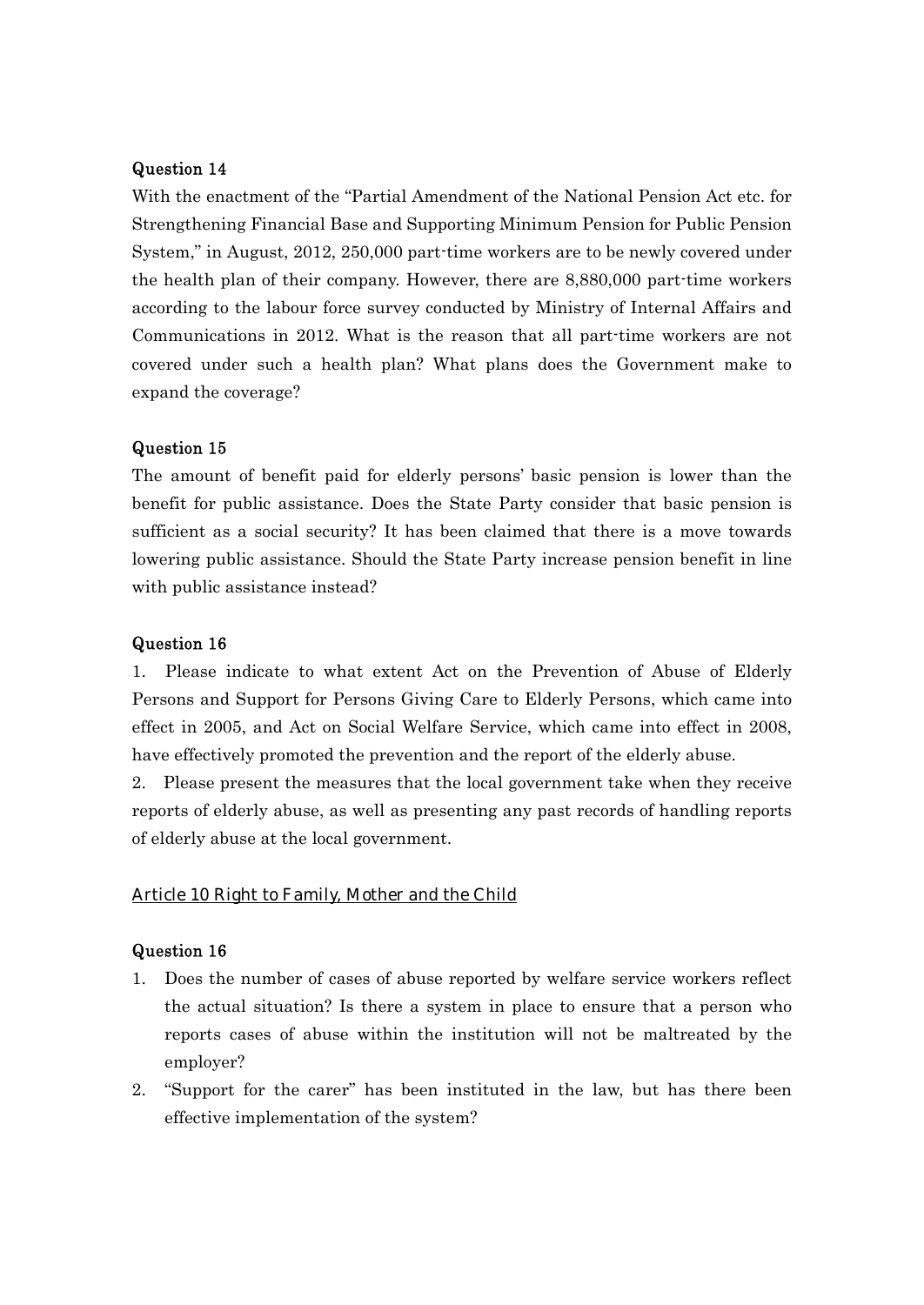# Question 17

The number of cases for human trafficking was the lowest in 2010, and has been increasing since Action Plan has been instituted in 2009. Please indicate how the State Party examines the causes of the increase of human trafficking, and the effectiveness of the measures that the State Party has taken to eliminate human trafficking.

# *Article 11: Right to an Adequate Standard of Living*

## Question 20

- 1. Please indicate what considerations have been made with regard to the provisional housing for the victims of the Great East Japan Earthquake and Fukusima Daiichi Nuclear Power Plant Incident.
- 2. Please indicate what considerations have been made to help people put their lives back in order after these disasters.

## Question 21

Please provide information on the extent of how much public rental housing has been supplied, and how much private rental housing has been promoted.

## Question 22

Does the State Party have a plan to require the local government to submit report when they provide adequate alternative housing for people facing forced eviction, and/or when they secured housing through the use of public assistance? Please clearly state the reason why in such a case there is no reporting requirement.

# *Article 12: Right to Highest Attainable Standard of Physical and Mental Health*

## Question 23

- 1. Prevention of Accidents
- (1). Revisions for the Countermeasure against Nuclear Power Accidents

Please indicate the measures to reflect the will of the local government authorities in the surrounding area (all municipalities within 80 km of the nuclear power plant) and will of the people living in the area when making a nuclear operator disaster plan.

(2). Please provide information on the following points for the revision of safety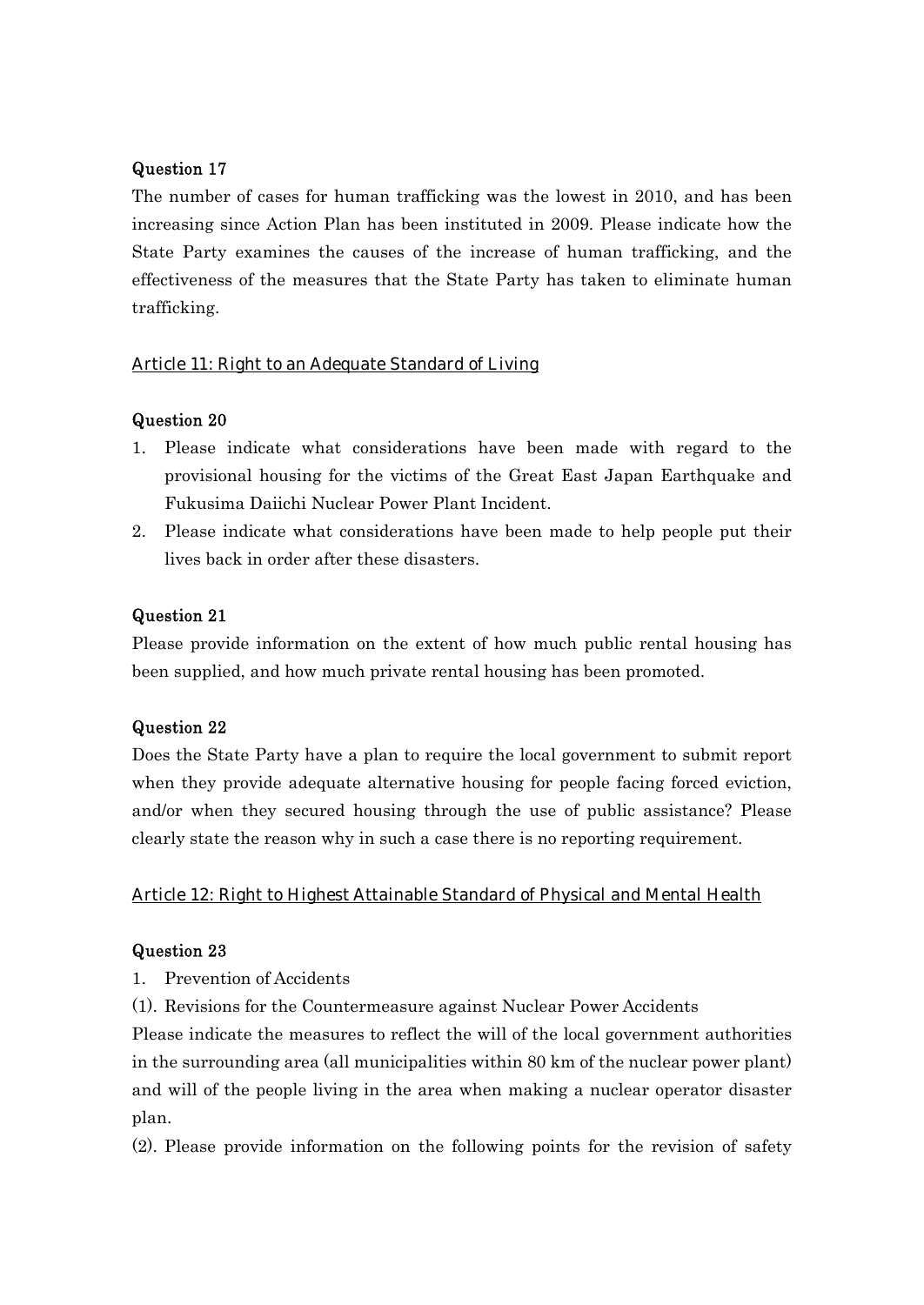regulation:

- I. Measures to exclude stakeholders from the members of Nuclear Regulatory Authority.
- II. Measures to ensure the neutrality and impartiality of the officials of the Secretariat of Nuclear Regulatory Authority.
- III. Policy on the application of special exemption concerning backfit (adapt existing nuclear power plant to the safety regulation defined in the new guideline)
- (3). Does the State Party have a concrete plan to move away from nuclear power?
- (4). Does the State Party have a plan to review its export policy on the nuclear power?
- 2. Right to Health
- (1). Please provide information on the following points with regard to the monitoring and disclosure of information about environmental radioactive contamination.
- I. Presence or absence of continuous monitoring of the radioactive contamination by the government and its details
- II. Disclosure of information to the victims regarding the change in the level of radioactive contamination in the mid to long-term, and its details
- (2). Health Checks and Health Management of the Public [related to Article 9, Article 12 Clause2(b) of the Covenant]

Please provide information on what considerations have been made with regard to the following points when conducting health checks and health management of the victims:

- I. As much as possible, target population should be surveyed face to face and interviewed in detail.
- II. Detrimental effects of radiation exposure should not be limited to cancer and leukemia, and no remarks should be overlooked.
- III. Thyroid gland tests should not be limited to ultrasound examinations, but blood and urine should also be tested.
- IV. For pregnant and nursing mothers, breast milk should be tested, and a follow-up study on new-born should be conducted.
- V. Appropriate comparative group should be selected.
- VI. The victims should be guaranteed to have medical checks and health management by several medical institutions.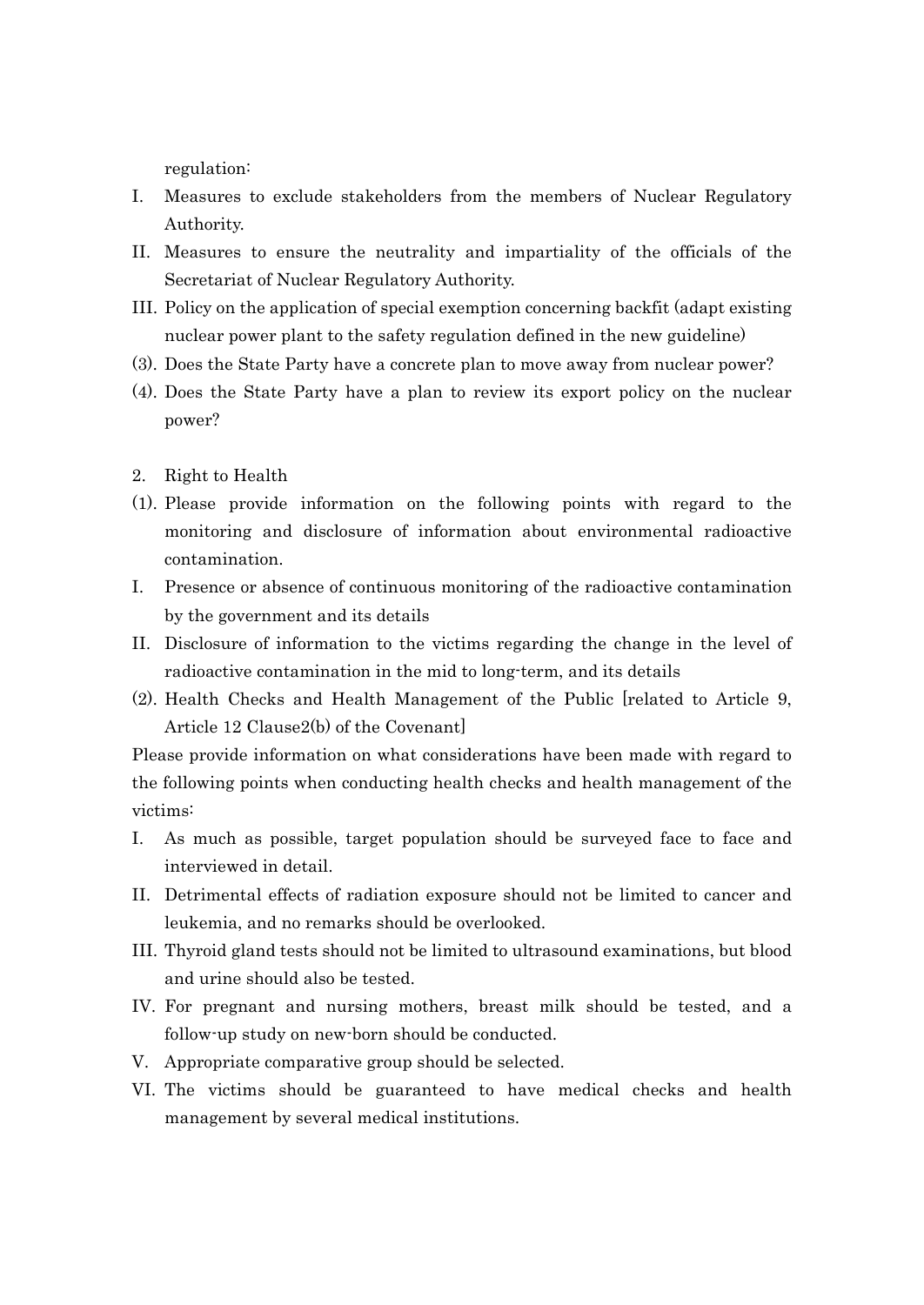- (3). Please provide information on the following points in regard to health checks and health management of workers who were engaged in radiation-exposed labour:
- I. Specific measures to accurately and swiftly provide information to workers on the long-term risks of working in a radiation-exposed environment and security measures against exposure.
- II. Health management of workers who were engaged in radiation-exposed labour, in particular, their long-term health management
- III. Implementation of assistance measures such as free medical care and subsidiaries for the medical costs of those who were engaged in radiation-exposed labour
- IV. Follow-up investigations for those who were engaged in radiation-exposed labour, yet have not been measured exposed dose, or those whose contact information is missing.
- V. The establishment of criteria for industrial accident compensation for illness related to the radiation-exposed labour
- (4). Please provide information on the following points in regard to decontamination
- I. Appropriate measures to prevent further pollution of the environment and countermeasures against exposure of workers.
- II. Appropriate standards for decontamination service providers, and in particular, points such as the prevention of environmental contamination, occupational safety and health management of the workers, effectiveness and cost of decontamination, technical and economic capacity of the decontamination service providers.
- III. Target levels of additional exposure dose as a long-term target to deal with the environmental contamination caused by radioactive substances released due to the nuclear power plant accident.
- IV. Removal of the designation of the Special Decontamination Areas (Restricted Areas and Deliberate Evacuation Areas) after the decontamination of the area.
- V. Numerical targets for additional exposure dose for children in their living area by the end of March, 2014, and plans for continuous monitoring and decontamination as needed.
- VI. Appropriate testing and assessment of the capacity and performance of incineration facilities for radioactive waste.
- (5). By what standard and through what method will the designation of the Restricted Area and designated Evacuation area be lifted?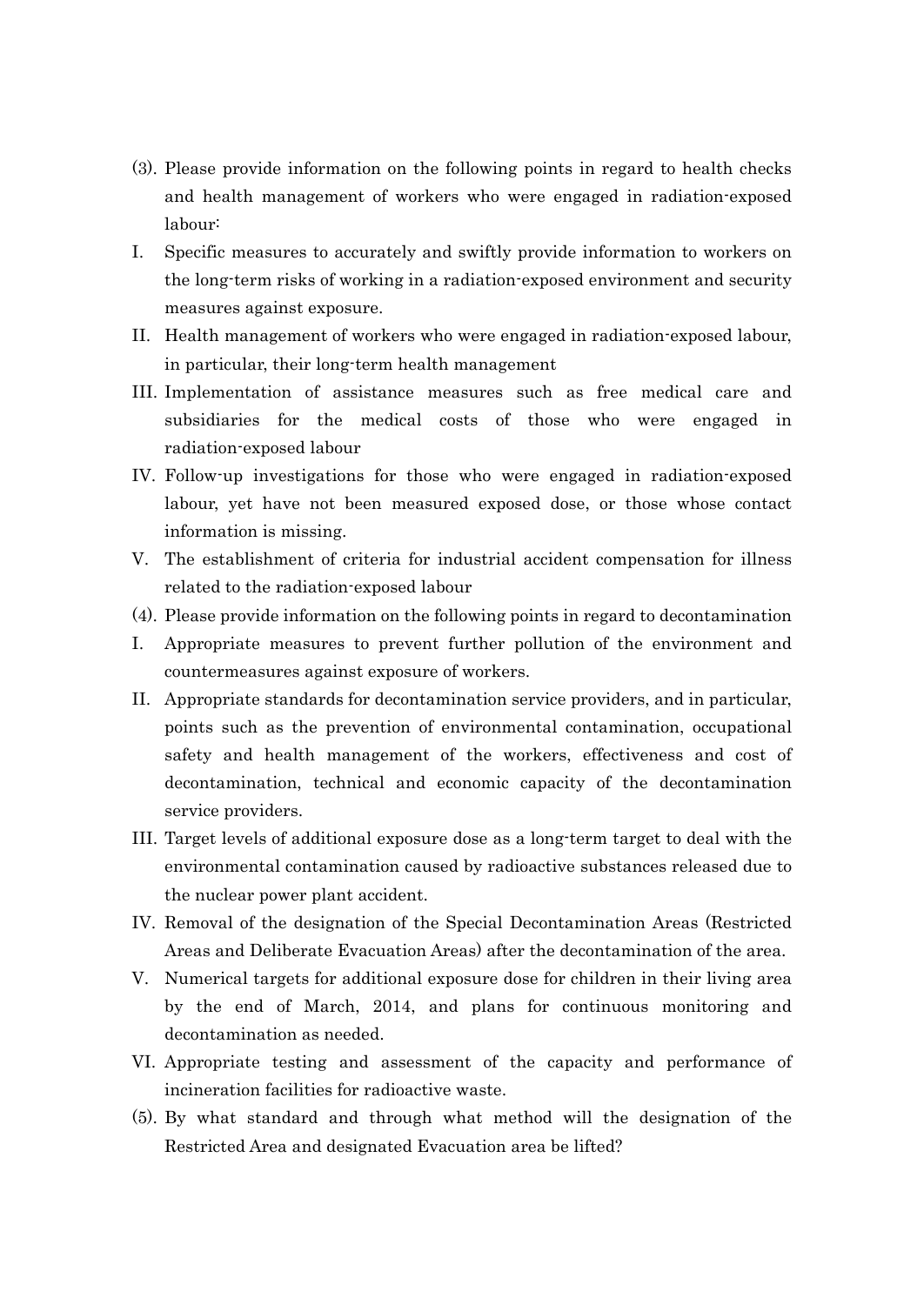(6). Please indicate the standard of, and method of compensation for those who evacuated voluntarily without direction from the Government.

## Question 24

- 1. With regard to the receipt of the insurance premium in FY 2009, more than 20% of households were in arrears. This fact was reported according to the "Financial Situation regarding National Health Insurance (municipality) for the FY 2009," (Ministry of Health, Labour and Welfare, 4 Feb, 2011). Please clearly indicate whether the Government's measures contained in the Government's reply have yielded swift and sufficient results to resolve such situations.
- 2. Please clearly state the reason in the case of Government's measures not having yielded swift and sufficient results.

## Question 25

- 1. "Survey on the Necessary Numbers of Doctors at the Hospital etc," conducted by Ministry of Health, Labour and Welfare (Sept, 2010) reported an insufficient amount of doctors by 14%, with marked shortage of doctors in rural areas. Has the Government's measures resulted in a significant improvement to resolve such situations?
- 2. Has there been a significant improvement in emergency and obstetric care where patients often face difficulties when receiving medical attention, and are turned away from one medical facility to another.

## Question 26

- 1. The annual number of suicides in Japan has fallen below the 30,000 level for the first time in 15 years. Has the government examined whether the Government's measures to reduce such rates were effective or not?
- 2. Does the Government consider the continued decline of suicide rates in the same way as Finland and France, through which such decline was met with success.

## *Article 13 & 14: Right to Education*

## Overall Suggestions

1. In relation to the Article 13 of the Covenant, the financial burden on the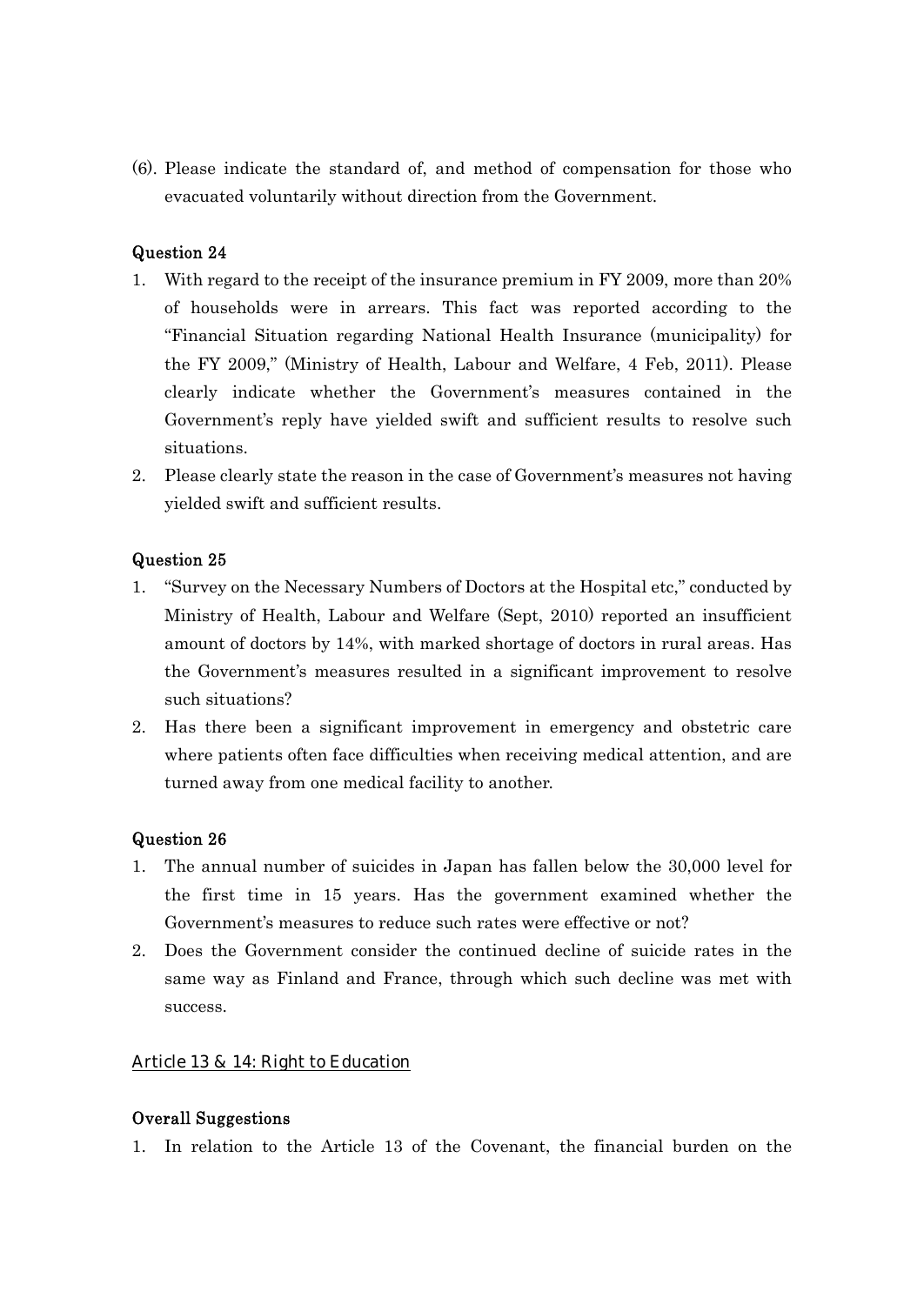household in private education in Japan is higher than international standards. According to the third periodic report by the Government, it is considered that students who receive education should bear a reasonable burden to cut the government expenditure. This is not the principle of the Covenant, and, in fact, is a setback for the realization of its principle. Since the State Party has withdrawn the reservation regarding Article 13, does the State Party intend to reduce the financial burden on the household in private education, and increase the public funding?

2. Tuition for the High School (upper secondary education) has been made free, yet the current government declares that they will set a certain limit for those who are able to receive tuition free of charge according to household income. Retrogressive measures of reducing the range of students who can receive tuition for free is against the paragraph 2 (c) of Article 13 (and Article 2), which sets forth the progressive introduction of free education. Does the State Party not consider that reducing the range of students who receive tuition for free at high school is against the principle of the Covenant?

## Question 28

Does the State Party have a plan to provide same subsidies provided to school accredited as formal educational institutions set forth in Article 1 of Japan's School Education Law to Korean school, Chinese school, South Korean school, German school, as well as all international schools? Additionally, will a tax incentive programme be introduced in all schools?

## *Article 15: Cultural Rights*

#### Question 29

What measures have been taken to ensure the right of Ainu people to receive education in their own language at schools and so forth?

#### *Questions Related to Several Articles*

#### Relating to Article 3, 10 & 12

1. Please reveal the current situations of violence against children who are exposed to domestic violence. What is the Government's understanding of the current situation?